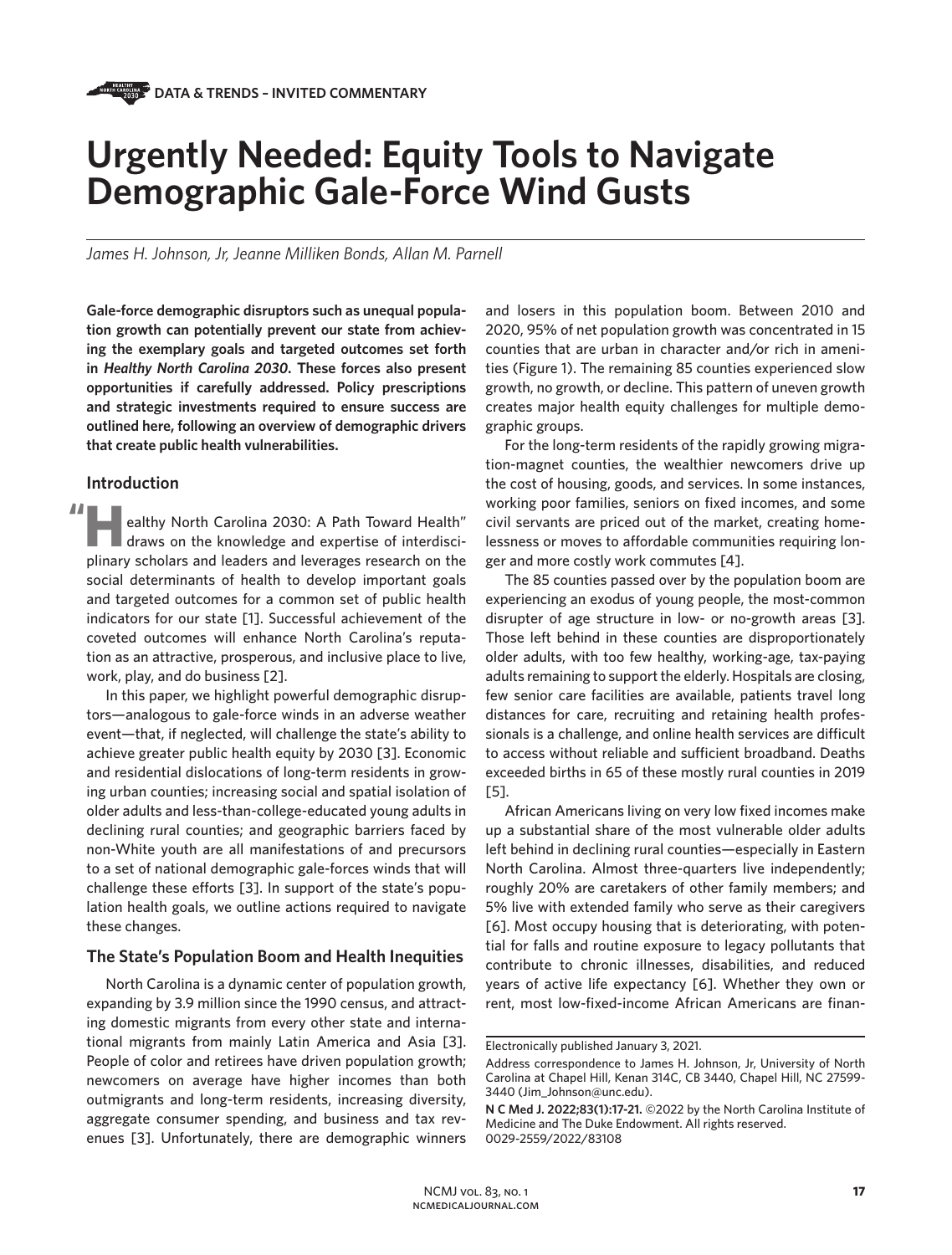| County             | Percent of Growth (Net Growth: 903,965) |     |     |     |     |
|--------------------|-----------------------------------------|-----|-----|-----|-----|
| Wake               | 228,417                                 | 47% |     |     |     |
| Mecklenburg        | 195,854                                 |     |     |     |     |
| Durham             | 57,246                                  |     | 64% |     |     |
| Guilford           | 52,893                                  |     |     |     |     |
| Cabarrus           | 47,793                                  |     |     | 84% |     |
| Johnston           | 47,121                                  |     |     |     |     |
| Union              | 36,975                                  |     |     |     |     |
| Forsyth            | 31,920                                  |     |     |     | 95% |
| <b>Buncombe</b>    | 31,134                                  |     |     |     |     |
| <b>Brunswick</b>   | 29,262                                  |     |     |     |     |
| <b>Iredell</b>     | 27,256                                  |     |     |     |     |
| Onslow             | 26,804                                  |     |     |     |     |
| <b>New Hanover</b> | 23,035                                  |     |     |     |     |
| Gaston             | 21,857                                  |     |     |     |     |
| Alamance           | 20,284                                  |     |     |     |     |

diversity-in-the-united-states-2010-and-2020-census.html.

cially burdened by excessive monthly housing costs, so moving is not an option without governmental assistance. In addition to one or more physical ailments, many suffer from loneliness and isolation—the health impact of which can be equivalent to smoking 15 cigarettes a day—as well as food insecurity [6, 7, 8].

Uneven growth also has created health inequity for people of prime working age (25–44) with less than a college degree who are disproportionately concentrated in rural communities. Reportedly not benefitting from economic prosperity, lacking access to health care, and suffering from debilitating pain, this population is experiencing increased mortality rates due to high rates of suicide and alcohol- and drug-induced deaths [9].

Figure 2 illustrates the link between opioid drug use and educational attainment in North Carolina. In 2018, 445 million opioid pills were dispensed—an average of 43 pills per person [10]. The number of pills dispensed per capita ranged from less than 30 in urban counties with high concentrations of college-educated residents to as many as 110 in some rural counties with a high concentration of residents with less than a college education [10].

The impact of opioids has been devastating. In 2018, there was an average of five overdose deaths per day; opioid-related hospital emergency visits were 18 per day; and Naloxone reversals were roughly 10 per day [10]. With shutdown of face-to-face drug treatment and counseling during the pandemic, deaths of despair increased sharply in 2020 [11].

Constituting another health equity challenge, far too

many predominantly non-White school-age children face a triple whammy of geographic disadvantages [12]. These young people are highly concentrated in counties where there is inadequate political or financial support for their education (whammy #1) and neighborhoods characterized by hyper-racial segregation (whammy #2) and concentrated poverty (whammy #3) [12]. Making matters worse, they often attend schools with deteriorating school buildings that pose a health risk [13]. And, because school-based supports are insufficient to address physical and socioemotional development needs, these students are substantially at risk of falling through the cracks of the K–12 education system, reducing their odds of qualifying for admission to college and acquiring the requisite skills to compete in an increasingly high-tech economy.

# **Gale-Force Demographic Wind Gusts**

Paralleling a national trend and masked in aggregate growth statistics [14], North Carolina's population has grown progressively more slowly in each of the past three decades (Table 1). In the most recent decade, absolute population growth failed to surpass 1 million for the first time since the 1990s (Table 1A). If this trend continues, state efforts to improve population health may become increasingly more difficult to sustain financially, given the likely impact of slowing growth on consumer spending, business receipts, and tax revenues.

Factors driving the slowdown in total growth include a corresponding slowdown in foreign-born population growth (Table 1B) driven by policies reducing immigration to the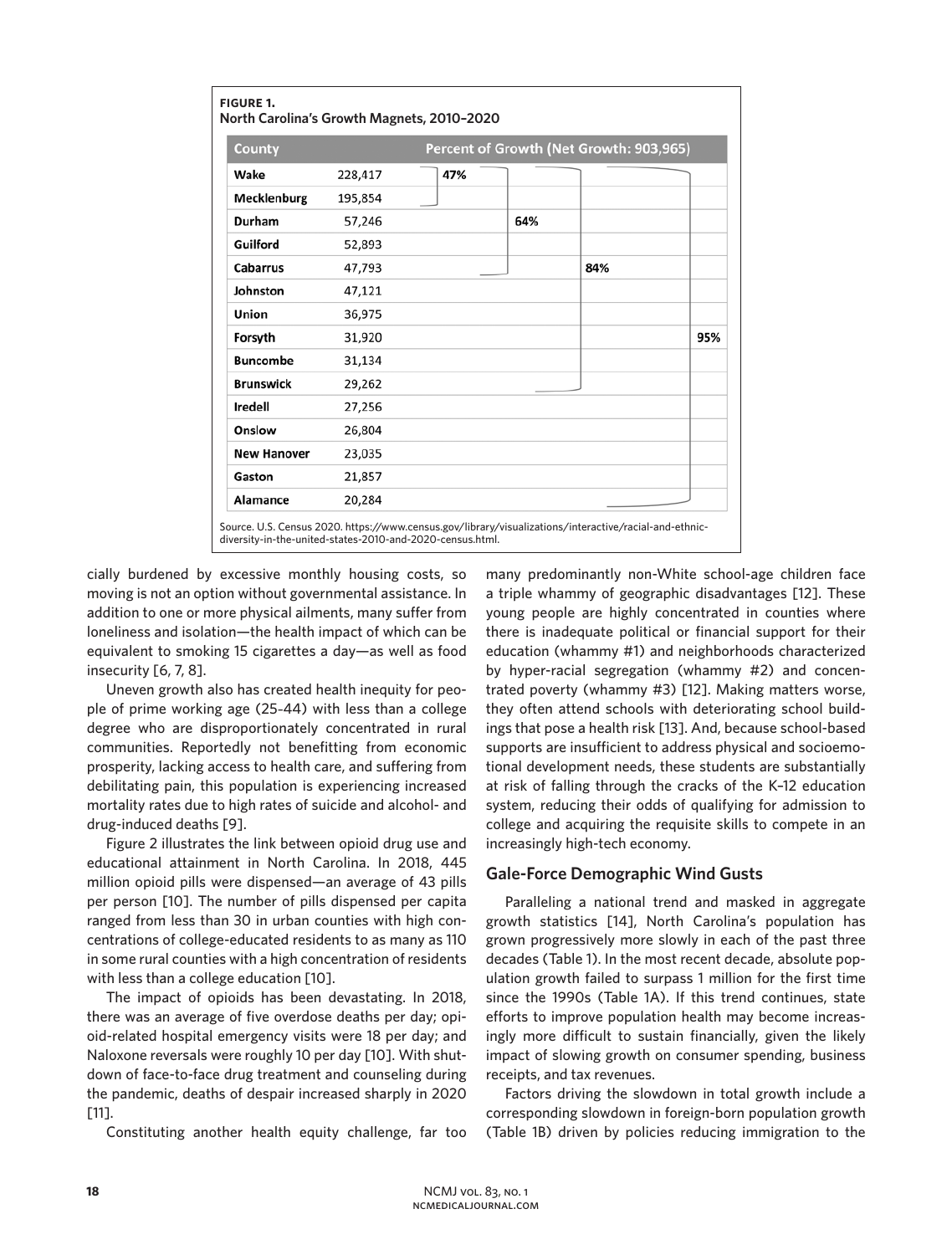

United States, the 2008–2010 Great Recession, and the COVID-19 pandemic that closed US borders [15]. Another contributor has been progressive slowing of the rate of White population growth—from 13.5% in the 1990s, to 10.2% in the 2000s, to 1.4% in the most recent decade—due largely to below-replacement-level fertility among White women (Table 1C). Deaths have exceeded births among Whites since 2015; in 2019, deaths exceeded births among Whites in 87 of 100 counties [5].

#### **table 1.**

#### **North Carolina Total, Foreign-Born, and White Population Change, 1990-2020**

| <b>Census Period</b>       | <b>Absolute Change</b> | <b>Percent Change</b> |  |
|----------------------------|------------------------|-----------------------|--|
| 1990-2000                  | 1,420,676              | 21.4                  |  |
| 2000-2010                  | 1,486,170              | 18.5                  |  |
| 2010-2020                  | 903,905                | 9.5                   |  |
| <b>B. TOTAL POPULATION</b> |                        |                       |  |
| <b>Census Period</b>       | <b>Absolute Change</b> | <b>Percent Change</b> |  |
| 1990-2000                  | 314,923                | 273.7                 |  |
| 2000-2010                  | 289,646                | 67.3                  |  |
| 2010-2019                  | 164,985                | 22.9                  |  |
| 2016-2019 (Trump Years)    | 94,993                 | 12.0                  |  |
| <b>C. TOTAL POPULATION</b> |                        |                       |  |
| <b>Census Period</b>       | <b>Absolute Change</b> | <b>Percent Change</b> |  |
| 1990-2000                  | 676,028                | 13.5                  |  |
| 2000-2010                  | 576,840                | 10.2                  |  |
| 2010-2020                  | 88,153                 | 1.4                   |  |

Source. U.S. Census, 2000, 2010 & 2020; American Community Survey, 2019.

The prospects of continued population growth are unlikely in part because a baby boom is unlikely in the foreseeable future [16]. In 2020, US fertility rates dropped 4%, with reportedly nearly 40,000 fewer births than "otherwise would have been conceived in the early months of the COVID-19 pandemic" [17]. In North Carolina, there were 12,639 more deaths (51,224) than births (38,585) among Whites in the first six months of 2020 [18]. Researchers estimate "close to 300,000 fewer births in the U.S. in 2021 as a result of the outbreak" [16]. Fertility rates are now also below the replacement level for all women of color except Native Hawaiian and Pacific Islanders [19].

Moreover, an increase in deaths of despair could further slow total population growth and possibly trigger population decline in the state [20]. Bernstein and Achenbach report there were 93,000 drug overdose deaths in 2020, representing a 30% increase over the 2019 death toll, bringing the total to more than 900,000 overdose deaths since the United States drug epidemic began in the late 1990s [11]. Further, an estimated 144,000 children's lives have been upended by the death of either a primary (122,000) or secondary (22,000) caregiver [21].

A decline in labor force participation, especially among women, is another demographic gale. Nationally, COVID-19 has forced an estimated 1.7 million older workers into involuntary retirement and more than 2 million women out of the workplace [22]. Black workers without a college degree reportedly were more likely than other groups to retire involuntarily during the pandemic—purportedly with an average savings of \$9,000 [22]. And, faced with a dwindling supply of accessible and affordable child care, many working mothers have been forced to stay home and take care of their children [23, 24]. Part of the Great Resignation of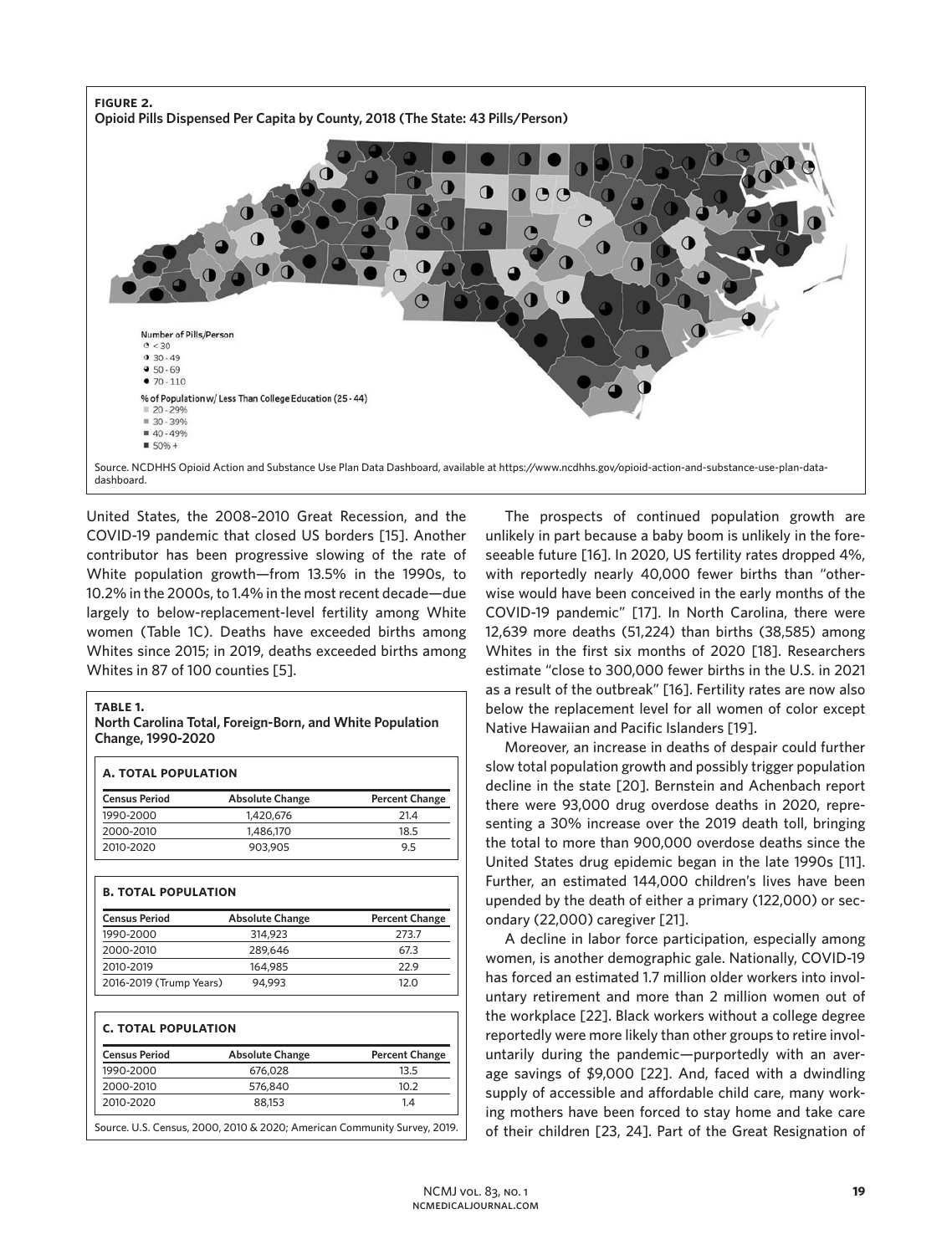2021, these developments pose a major challenge for North Carolina employers who are struggling to find workers of all ages [25].

# **Equity Tools to Navigate Demographic Disruptors**

Adopting the view that "the glass is half full even when it is half empty," we assert that these demographic disruptors constitute a propitious opportunity to advocate for more inclusive and equitable development policies moving forward. To achieve the Healthy North Carolina 2030 programmatic goals and targeted outcomes, we must use all evidence-based "equity tools" to minimize economic and residential dislocations caused by the influx of wealthier newcomers, including creatively packaged capital assets to finance sustainable community development and procurement policies that support historically marginalized businesses [26]. We should use this opportunity to advocate for immigration reforms that reflect the critical role immigrants play in our economy due to crisis-induced premature deaths of prime-working-age individuals [27] and lobby for an employment-based visa program like the Australian and Canadian place-based visas to revive declining rural communities [28].

We must also leverage increasing attention to environmental injustices from legacy pollutants in "sick" school buildings; this can be done while also attaining economic justice by mobilizing entrepreneurs and workers from historically marginalized populations to conduct repairs and rebuilding [29]. We must encourage business leaders to audit their enterprises to ensure inclusive, equitable, and family-friendly workplaces that support women having children and provide the flexibility for them to care for those children [30] while also solving the child care shortage with accessible, high-quality, and affordable day care and resources for improving the business acumen necessary for the sustainability of child care providers [31]. Additionally, we should create encore entrepreneurship and workforce development training programs for the 55+ population of involuntary retirees to establish reentry into the post-pandemic economy. Employers will gain access to a generation of Boomer workers with a demonstrated strong work ethic and the workers will gain access to new income streams that reduce the likelihood of future poverty.

We can achieve our goals only if we direct resources toward addressing the root causes of deaths of despair and racially disparate impacts of COVID-19 by prioritizing access to health care and affordable housing [32].

Aggressively pursuing these equity tools and levers will serve as a hedge against the demographic gale-force winds we face; ensure that industries will have access to diverse talent and markets; and, aligned with Healthy North Carolina 2030, increase the likelihood that all North Carolinians are able to live in vibrant communities and pursue employment in workplaces free of environmental risks. NCM

**James H. Johnson, Jr, PhD** William R. Kenan Jr. Distinguished Professor of Strategy and Entrepreneurship and director, Urban Investment Strategies Center, Kenan-Flagler Business School, University of North Carolina at Chapel Hill, Chapel Hill, North Carolina.

**Jeanne Milliken Bonds, MPA** professor of the practice, impact investment, and sustainable finance, Kenan-Flagler Business School, University of North Carolina at Chapel Hill, Chapel Hill, North Carolina.

**Allan M. Parnell, PhD** vice president and research director, Cedar Grove Institute for Sustainable Communities and president, McMillan and Moss Research, Inc., Mebane, North Carolina.

#### **Acknowledgments**

We woulid like to acknowledge Huan Lian for her assistance in preparing the figures that appear in this paper.

Disclosure of interests. No interest were disclosed.

#### **References**

- 1. North Carolina Institute of Medicine. Healthy North Carolina 2030: A Path Toward Health. NCIOM; 2020. Accessed October 31, 2021. https://nciom.org/wp-content/uploads/2020/01/HNC-REPORT-FINAL-Spread2.pdf
- 2. Johnson J H, Bonds J M. Does Your City Have Reputational Equity? A Checklist for Local Governments. Economic Development Journal. 2021;(Summer 2021). Accessed October 31, 2021. https://www.iedconline.org/index.php?src=pages&ref=edj-summer-2021
- 3. Johnson J H. Real Estate Alert! Gale Force Demographic Wind Gusts Ahead. NC Realtors. 2021. Accessed October 31, 2021. https://www. ncrealtors.org/jim-johnson-article/
- 4. Richardson J, Mitchell B, Franco J. Shifting Neighborhoods: Gentrification and cultural displacement In American cities. National Community Reinvestment Coalition. Published March 19, 2019. Accessed October 31, 2021. https://ncrc.org/gentrification/
- 5. North Carolina Department of Health and Human Services. State Center for Health Statistics. North Carolian Provisional Vital Statistics. Published 2019. Accessed October 31, 2021. https://schs.dph. ncdhhs.gov/data/vital.cfm
- 6. Johnson JH, Lian H. Vulnerable African American seniors: the challenges of aging in place. J Hous Elderly. 2018;32(2):135–159. doi:10.1 080/02763893.2018.1431581
- 7. Freedman VA, Spillman BC. Active life expectancy in the older US population, 1982–2011: differences between Blacks and Whites persisted. Health Aff (Millwood). 2016;35(8):1351–1358. doi:10.1377/ hlthaff.2015.1247
- 8. Pomeroy C. Loneliness Is Harmful to Our Nation's Health. Scientific American Blogs. Published March 20, 2019. Accessed October 31, 2021. https://blogs.scientificamerican.com/observations/loneliness-is-harmful-to-our-nations-health/
- 9. Case A, Deaton A. Deaths of Despair and the Future of Capitalism. Princeton University Press; 2020.
- 10. North Carolina Department of Health and Human Services. Opioid Action and Substance Use Plan Data Dashboard. Published 2019. Accessed October 31, 2021. https://www.ncdhhs.gov/opioid-andsubstance-use-action-plan-data-dashboard
- 11. Bernstein L, Achenbach J. Drug overdose deaths soared to a record 93,000 last year. Washington Post. Published July 14, 2021. Accessed October 31, 2021. https://www.washingtonpost.com/ health/2021/07/14/drug-overdoses-pandemic-2020
- 12. Johnson J, Allen T, Boundy E, Parnell A. Disruptive Demographics: The Triple Whammy of Geographic Disadvantage and the Future of K-12 Education in America. In: Jones B, Rolle A, eds. Leading Schools In Challenging Times: Eye To The Future. Information Age Publishing, Inc.; 2016.
- 13. United States Government Accountability Office. K-12 Education: School Districts Frequently Identified Multiple Building Systems Needing Updates or Replacement. Published June 2020 Accessed November 26, 2021. https://edlabor.house.gov/imo/media/doc/ School%20Districts%20Frequently%20Identified%20Multiple%20Building%20Systems%20Needing%20Updates%20 or%20Replacement1.pdf
- 14. Bahrampour T, Stevens H, Blanco A, Mellnik T. 2020 Census shows U.S. population grew at slowest pace since 1930s. Washington Post. Published April 26, 2021. Accessed October 31, 2021. https://www.